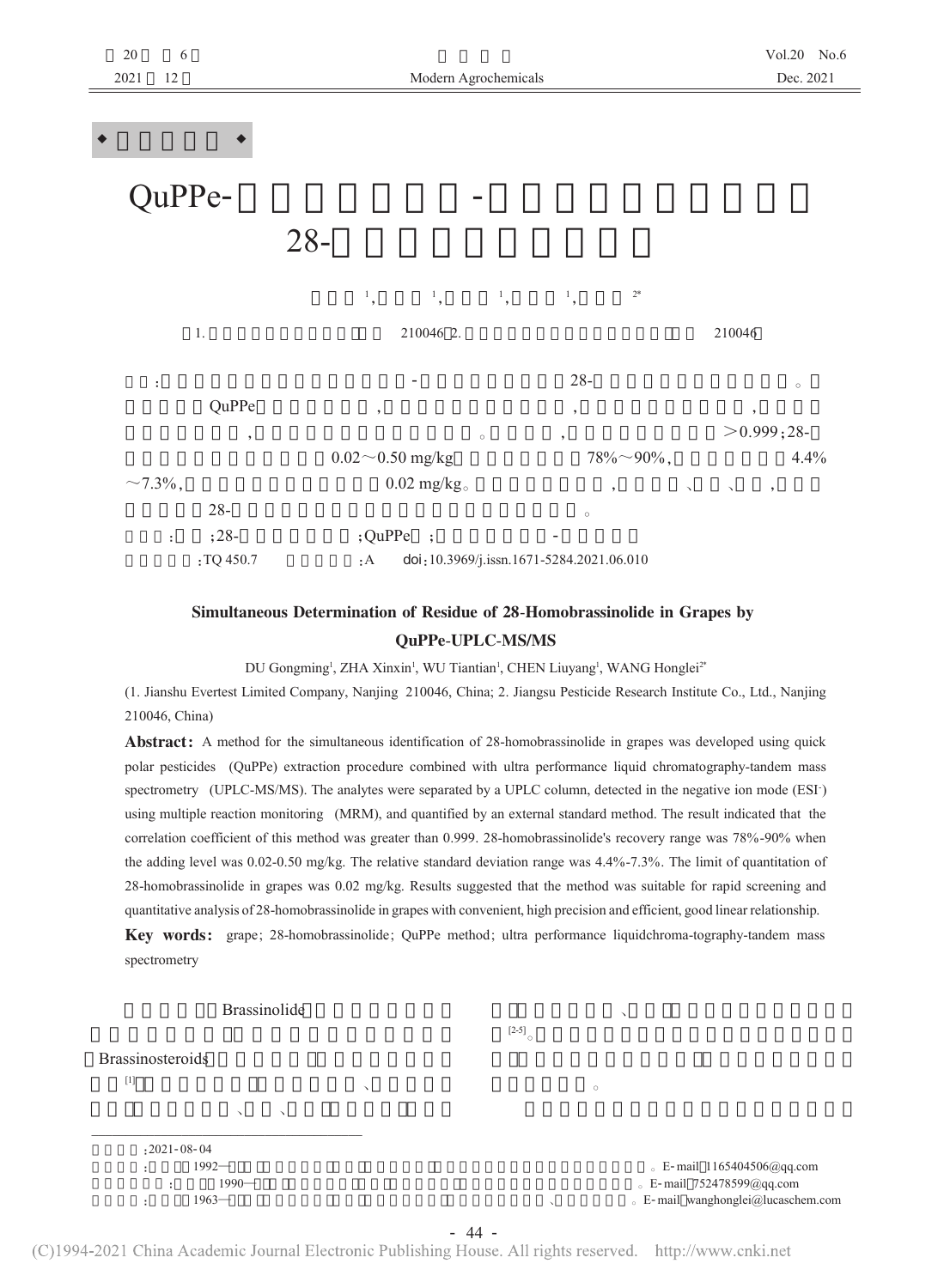| 2021                        | 12                    |                                              | QuPPe-                                                                                                                                                                                                                                                |                           |                | $28 -$                  |                          |                    |
|-----------------------------|-----------------------|----------------------------------------------|-------------------------------------------------------------------------------------------------------------------------------------------------------------------------------------------------------------------------------------------------------|---------------------------|----------------|-------------------------|--------------------------|--------------------|
|                             |                       |                                              |                                                                                                                                                                                                                                                       |                           |                |                         |                          |                    |
|                             |                       |                                              |                                                                                                                                                                                                                                                       | 1.4                       |                |                         |                          |                    |
| $\circ$                     |                       |                                              | $[7] \centering% \includegraphics[width=1\textwidth]{images/TransY.pdf} \caption{The 3D (top) and the 4D (bottom) of the 3D (bottom) of the 3D (bottom) of the 3D (bottom) of the 3D (bottom) of the 3D (bottom) of the 3D (bottom).} \label{fig:3D}$ |                           |                |                         | $0.2$ mL/min             | $\boldsymbol{A}$   |
|                             | $\left[ 8\right]$     |                                              |                                                                                                                                                                                                                                                       | 0.1%                      |                | $\mathbf B$             |                          |                    |
|                             | $\circ$               |                                              |                                                                                                                                                                                                                                                       | $30^{\circ}\!{\rm C}$     | $1 \mu L$      |                         | 0~3 min 90% B.           |                    |
|                             | [9]                   | $[10]$                                       |                                                                                                                                                                                                                                                       |                           |                | <b>ESI</b>              |                          |                    |
| $[11-14]$                   |                       | $[15]$                                       |                                                                                                                                                                                                                                                       |                           |                | $N_2$ 600 L/h           |                          |                    |
|                             |                       |                                              | $28 -$                                                                                                                                                                                                                                                | Ar 0.25 mL/min            |                |                         | $110^{\circ}$ C          |                    |
|                             |                       | $\circ$                                      |                                                                                                                                                                                                                                                       | 400°C                     |                | $3.5~{\rm kV}$ ${}$     |                          |                    |
|                             |                       | $28 -$                                       |                                                                                                                                                                                                                                                       | $28 -$                    |                |                         | $\overline{\phantom{a}}$ | $\checkmark$       |
|                             |                       |                                              |                                                                                                                                                                                                                                                       | $\boldsymbol{\checkmark}$ |                |                         | $1^{\circ}$              |                    |
| $28 -$                      |                       |                                              | $28 -$                                                                                                                                                                                                                                                |                           | $1 - 28 -$     |                         |                          |                    |
|                             |                       | $\circ$                                      |                                                                                                                                                                                                                                                       |                           |                |                         |                          |                    |
| $\mathbf{1}$                |                       |                                              |                                                                                                                                                                                                                                                       | /min                      | m/z            | m/z                     | $/ {\rm V}$              | /V                 |
|                             |                       |                                              |                                                                                                                                                                                                                                                       | 1.09                      | 493.45         | 142.73                  | 35                       | 25                 |
| 1.1                         |                       |                                              |                                                                                                                                                                                                                                                       | 1.09                      | 493.45         | 349.07                  | 35                       | $25\,$             |
|                             |                       |                                              |                                                                                                                                                                                                                                                       | 1.5                       |                |                         |                          |                    |
|                             | $\circ$               |                                              |                                                                                                                                                                                                                                                       |                           | $0.0106$ g 28- |                         |                          |                    |
|                             | $28 -$                |                                              |                                                                                                                                                                                                                                                       |                           |                | $10$ mL                 |                          |                    |
| 99.7%                       |                       | $\circ$                                      |                                                                                                                                                                                                                                                       | 1 057 mL/L                |                |                         |                          | 10                 |
| 1.2                         |                       |                                              |                                                                                                                                                                                                                                                       | mg/L                      |                |                         |                          |                    |
| ACQUITY UPLC-Quattro ultima |                       |                                              |                                                                                                                                                                                                                                                       |                           |                |                         |                          | 2, 0.2, 0.05, 0.02 |
|                             |                       | Shim-pack XR-ODS $C_{18}$ 2.1 mm $\times$ 50 |                                                                                                                                                                                                                                                       | $0.005$ mg/L              |                | $\circ$                 |                          |                    |
| mm $2.0 \mu m$              |                       |                                              | SQP                                                                                                                                                                                                                                                   | 1.6                       |                |                         |                          |                    |
|                             |                       |                                              | AL204                                                                                                                                                                                                                                                 |                           |                | 10.0 <sub>g</sub>       | $50\;\mathrm{mL}$        |                    |
|                             |                       |                                              | <b>VORTEX</b>                                                                                                                                                                                                                                         |                           |                | $0.02, 0.05, 0.5$ mg/kg |                          |                    |
| MS3                         |                       |                                              |                                                                                                                                                                                                                                                       |                           |                | 30 min                  |                          |                    |
| $H/T$ 16MM                  |                       |                                              |                                                                                                                                                                                                                                                       | 1.3                       |                | 1.4                     |                          |                    |
| AM600                       |                       |                                              |                                                                                                                                                                                                                                                       |                           |                |                         | $\circ$                  |                    |
| <b>KQ-600B</b>              |                       |                                              |                                                                                                                                                                                                                                                       | $\sqrt{2}$                |                |                         |                          |                    |
| SHA-CA                      |                       |                                              |                                                                                                                                                                                                                                                       |                           |                |                         |                          |                    |
|                             | ULTRAPURE TYPE1 WATER |                                              | 2.1                                                                                                                                                                                                                                                   | <b>UPLC-MS/MS</b>         |                |                         |                          |                    |
|                             | $\circ$               |                                              |                                                                                                                                                                                                                                                       |                           | $28 -$         |                         | <b>ESI</b>               |                    |
|                             |                       |                                              |                                                                                                                                                                                                                                                       | <b>ESI</b>                |                |                         |                          | <b>ESI</b>         |
|                             |                       | $\rm GCB$                                    |                                                                                                                                                                                                                                                       |                           |                | $\circ$                 |                          |                    |
|                             | $N-$                  | $SPA \sim$                                   |                                                                                                                                                                                                                                                       |                           |                |                         | 493.45/142.73            |                    |
| $C_{18}$                    |                       | $\circ$                                      |                                                                                                                                                                                                                                                       |                           | 493.45/149.07  |                         |                          |                    |
| 1.3                         |                       |                                              |                                                                                                                                                                                                                                                       | $_{\circ}$ 28-            |                |                         | 1 <sub>o</sub>           |                    |
|                             | 10.0 <sub>g</sub>     | 50 mL                                        |                                                                                                                                                                                                                                                       |                           |                | $1.09$ min              |                          |                    |
|                             | 15.0 mL               | 5 000 r/min<br>30 min                        |                                                                                                                                                                                                                                                       |                           |                |                         |                          |                    |
| 5 min                       |                       | $25\;\mathrm{mL}$                            | $\circ$                                                                                                                                                                                                                                               |                           |                |                         |                          |                    |
| $1.0\ \rm{mL}$              |                       | 40 mg $C_{18}$ 40 mg PSA                     | 1.5                                                                                                                                                                                                                                                   |                           |                |                         |                          |                    |
| mL                          | $20\mathrm{~s}$       | 10 000 r/min                                 | 5                                                                                                                                                                                                                                                     |                           | $1 - 28 -$     |                         |                          |                    |
| min                         | $0.22 \mu m$          |                                              |                                                                                                                                                                                                                                                       |                           | $\sim$         | $-0.1\%$                |                          |                    |
|                             | $\circ$               |                                              |                                                                                                                                                                                                                                                       | $-0.1\%$                  |                |                         |                          |                    |